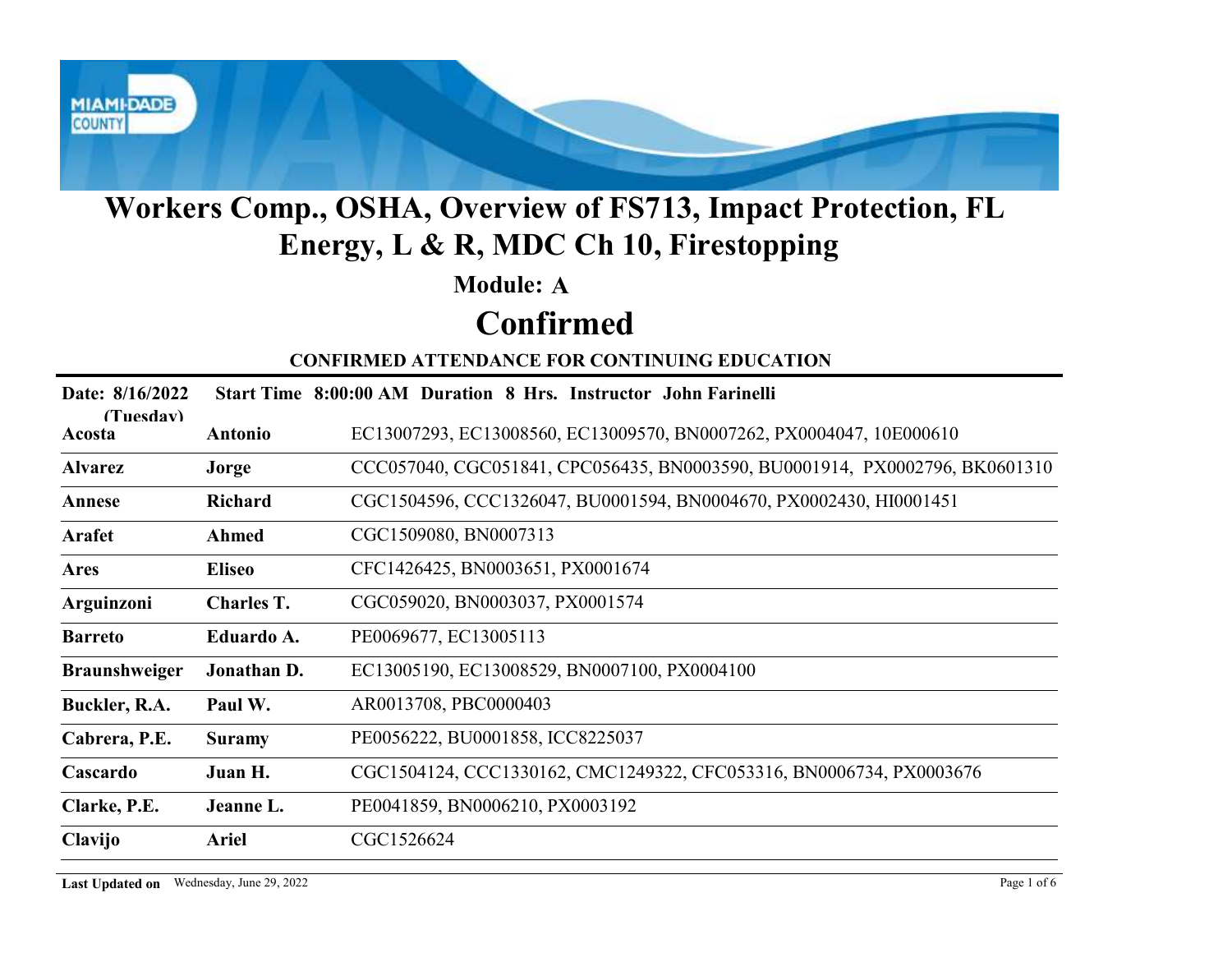

#### Module: A

# Confirmed

| Workers Comp., OSHA, Overview of FS713, Impact Protection, FL<br>Energy, L & R, MDC Ch 10, Firestopping |                   |                                                                     |  |  |
|---------------------------------------------------------------------------------------------------------|-------------------|---------------------------------------------------------------------|--|--|
|                                                                                                         |                   | <b>Module: A</b>                                                    |  |  |
|                                                                                                         |                   | <b>Confirmed</b>                                                    |  |  |
|                                                                                                         |                   | <b>CONFIRMED ATTENDANCE FOR CONTINUING EDUCATION</b>                |  |  |
| Date: 8/16/2022                                                                                         |                   | Start Time 8:00:00 AM Duration 8 Hrs. Instructor John Farinelli     |  |  |
| (Tuesday)<br>Conde, Jr.                                                                                 | Roberto           | CFC048256, BN0006399, PX0003410                                     |  |  |
| Cynamon, P.E.                                                                                           | Jaime H.E.        | PX0003416, PE0065594                                                |  |  |
| De Young                                                                                                | Darrell G.        | BN0006112, EC0001260, PX0003061                                     |  |  |
| <b>Decker</b>                                                                                           | Jane L            | AR0093429, BU0001905, BN0006499, PX0003486, CFM US16-09354          |  |  |
| <b>Del Sol</b>                                                                                          | <b>Daniel</b>     | CCC47137, CGC1507483, PBI0002367                                    |  |  |
| Fernandez                                                                                               | Carlos E.         | CCC1329406, CGC1516756, BN0006673, PX0003605, SRI0000146, HI0002023 |  |  |
| Garcia                                                                                                  | <b>Orestes R.</b> | AR0010523                                                           |  |  |
| Gibson                                                                                                  | William W.        | CGC008842, BN0002316                                                |  |  |
| <b>Gillis</b>                                                                                           | Kevin A.          | CGC1526102, BN0007448, PX0004512, CCC1332317                        |  |  |
| Goizueta                                                                                                | Virginia          | CGC058214, BN0003736, PX0001585                                     |  |  |
| Gomez                                                                                                   | Juan A.           | CGC060214, BN0003737, PX0002186                                     |  |  |
| Gomez, P.E.                                                                                             | Eric J.           | BU0001984, PE0057461                                                |  |  |
| Gonzalez                                                                                                | Pedro             | CFC1430161, CFC1430876, BN0007036, PX0003809, CTQB199700794         |  |  |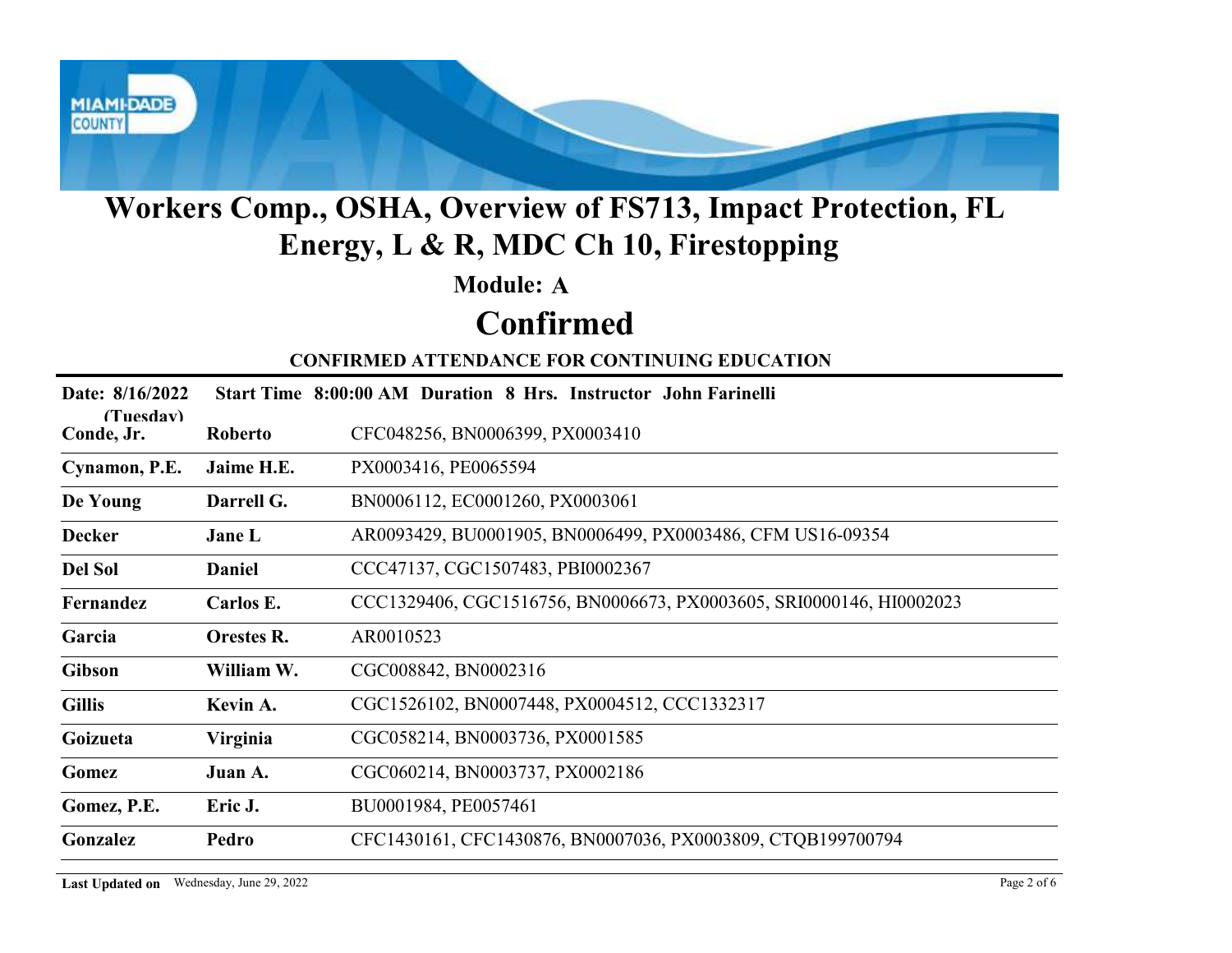

#### Module: A

# Confirmed

| Workers Comp., OSHA, Overview of FS713, Impact Protection, FL<br>Energy, L & R, MDC Ch 10, Firestopping |                |                                                                      |  |  |
|---------------------------------------------------------------------------------------------------------|----------------|----------------------------------------------------------------------|--|--|
|                                                                                                         |                | <b>Module: A</b>                                                     |  |  |
|                                                                                                         |                | <b>Confirmed</b>                                                     |  |  |
|                                                                                                         |                | <b>CONFIRMED ATTENDANCE FOR CONTINUING EDUCATION</b>                 |  |  |
| Date: 8/16/2022                                                                                         |                | Start Time 8:00:00 AM Duration 8 Hrs. Instructor John Farinelli      |  |  |
| (Tuesdav)<br>Gonzalez, P.E.                                                                             | Adolfo J.      | PE0058620, CGC059727, CGC1519902, PX0002231                          |  |  |
| Guerrero                                                                                                | Gerardo        | BN0000043, PX0001308                                                 |  |  |
| <b>Hill</b>                                                                                             | James D.       | CCC1329484, CGC019357, BN0002562, PX0001348, CFM0511-05900           |  |  |
| <b>Israel</b>                                                                                           | <b>Samuel</b>  | EC13004557, BN00007254, PX0004569                                    |  |  |
| <b>Kuiper</b>                                                                                           | Robert L.      | CGC1505071, BN0005195, PX0003704, HI0004990                          |  |  |
| Leon                                                                                                    | <b>Ismael</b>  | CFC054865, PE0040168                                                 |  |  |
| Levy                                                                                                    | Ronald M.      | CFC1427499, CFC1430592, BN0005276, PX0002766                         |  |  |
| Lorenzo                                                                                                 | <b>Rogelio</b> | CFC058098, BN0001269, PX0001612, 199429031                           |  |  |
| Mahtabfar                                                                                               | Ardeshir       | AR0015417, BN0007670, CBC056913                                      |  |  |
| Mar                                                                                                     | Cedric L.      | CGC050724, BN0003090, PX0001512                                      |  |  |
| <b>Marrero</b>                                                                                          | <b>Asael</b>   | AR0095197, ICC8102404, ID0005733                                     |  |  |
| <b>Martin</b>                                                                                           | <b>Elier</b>   | CCC1330732, CGC1520260, CRC1327502, BN0006549, PX0003727, SRI0000151 |  |  |
| <b>Martinez</b>                                                                                         | <b>Noe</b>     | BU0000560, CGC005677, BN0001015, PX0000442                           |  |  |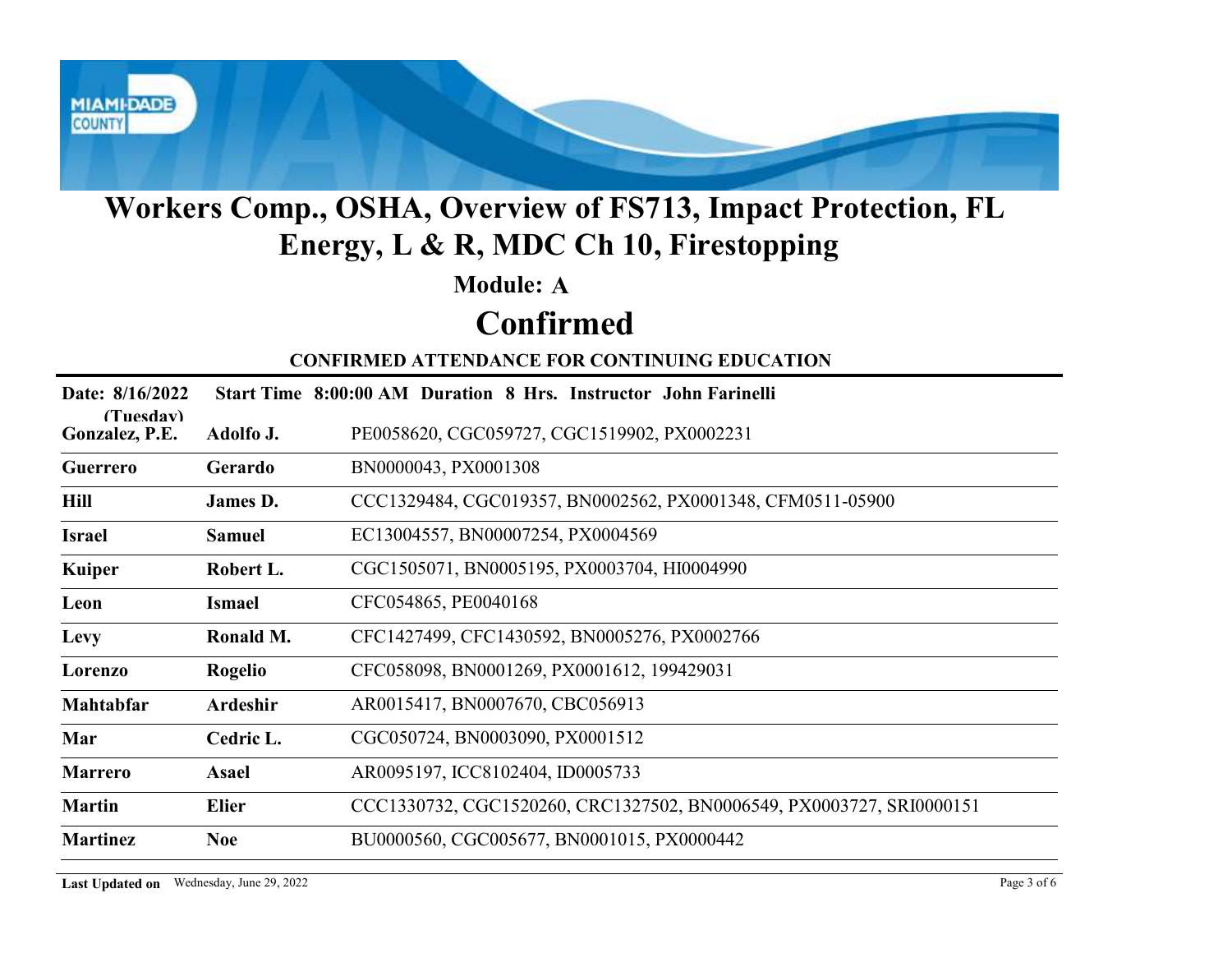

#### Module: A

### Confirmed

| <b>Module: A</b><br><b>Confirmed</b><br><b>CONFIRMED ATTENDANCE FOR CONTINUING EDUCATION</b>                  |  |
|---------------------------------------------------------------------------------------------------------------|--|
|                                                                                                               |  |
|                                                                                                               |  |
|                                                                                                               |  |
| Date: 8/16/2022<br>Start Time 8:00:00 AM Duration 8 Hrs. Instructor John Farinelli                            |  |
| (Tuesday)<br><b>McConachie</b><br>BU0000774, CGC061629, BN0000286, PX0000139, CC0018919<br>Richard L.         |  |
| BU0001543, BN0003476, PX0001554, RG291103823<br><b>McGuinness</b><br><b>James P.</b>                          |  |
| EC13005900, BN0006469, PX0003483, 05E000477, 05-CME-12109-R<br>Mendez<br><b>Miguel</b>                        |  |
| BU0001809, CCC1328120, CGC1511337, CFC1430042, BN0005899, PX0003074, SRI00001<br><b>Mesa</b><br><b>Michel</b> |  |
| AR0017724, CGC1504826, AR00406424<br>Migoya<br>Ronald J.                                                      |  |
| SRI0000095, CCC057732<br>Monserrat<br>Jorge                                                                   |  |
| CCC1330278, CGC1518150, BU0001974, BN0006426, PX0003672, SRI0000153<br><b>Moreno</b><br>Luis A.               |  |
| <b>Muniz del Castill Lilibet</b><br>CG;C1527380, BN0008155, PX0004560                                         |  |
| CGC059406, BU0001679, BN0003484, PX0001475<br>Jose D.<br>Ozuna                                                |  |
| AR0007147, ID0003635, AA0002237<br>Perez-Vichot, R<br><b>Manuel</b>                                           |  |
| Elizabeth T.<br>PE0059464<br>Prida, P.E.                                                                      |  |
| CGC054030, CCC057342, BU0001526, BN0002888, PX0002817, SRI0000024<br>Rosendo E.<br><b>Prieto</b>              |  |
| Quintana, P.E.<br><b>Osiris</b><br>PE0040213                                                                  |  |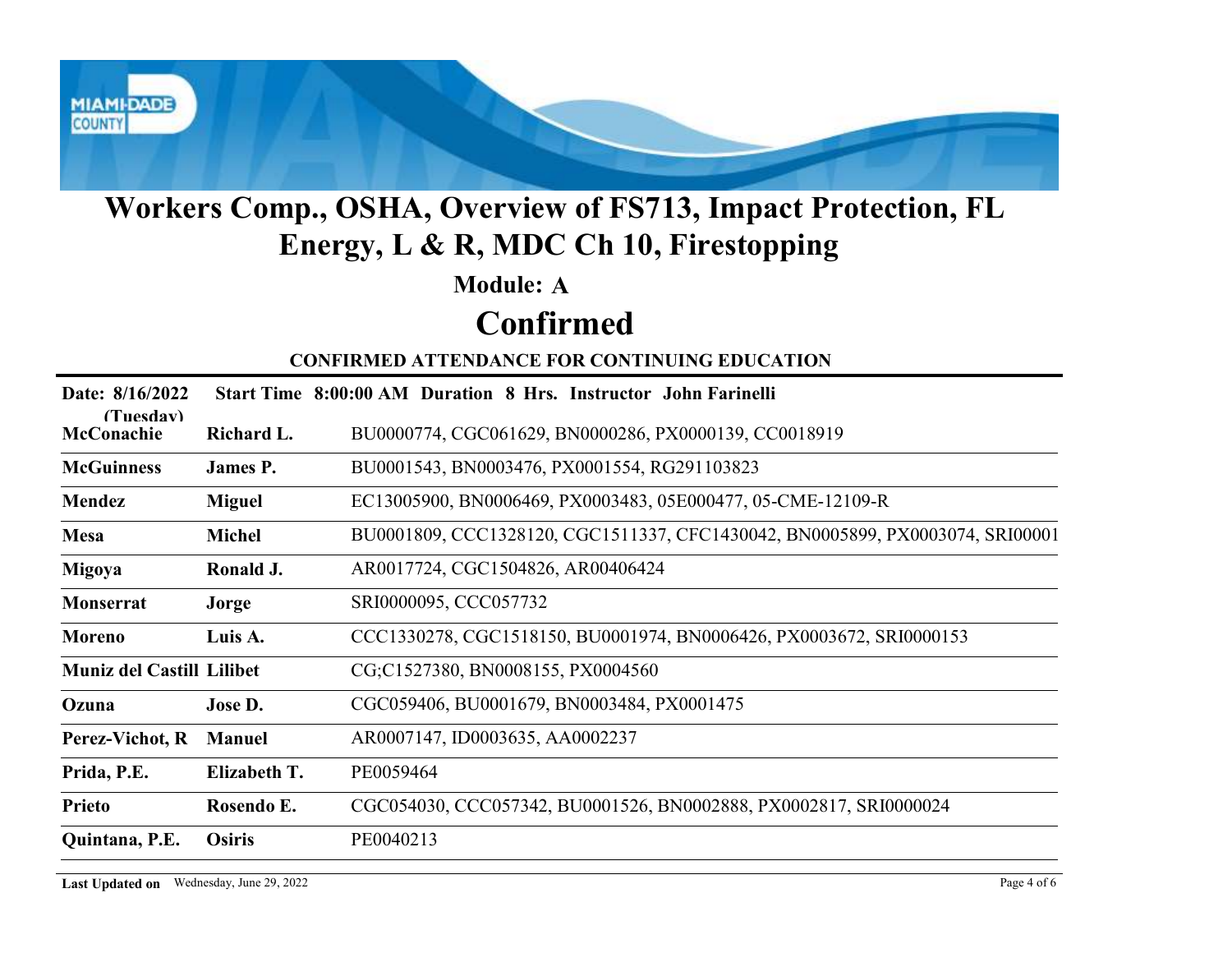

#### Module: A

### Confirmed

| <b>Module: A</b><br><b>Confirmed</b><br><b>CONFIRMED ATTENDANCE FOR CONTINUING EDUCATION</b><br>Date: 8/16/2022<br>Start Time 8:00:00 AM Duration 8 Hrs. Instructor John Farinelli<br>(Tuesday)<br>Reczek, P.E.<br>PE0050075, PX0001801<br>Dariusz R.<br>Regalado, R.A.<br>AR0011625<br>Reinaldo<br>EC0002591, BN0004175, PX0002231<br>Reyes, Jr.<br><b>Albert</b> |  |
|--------------------------------------------------------------------------------------------------------------------------------------------------------------------------------------------------------------------------------------------------------------------------------------------------------------------------------------------------------------------|--|
|                                                                                                                                                                                                                                                                                                                                                                    |  |
|                                                                                                                                                                                                                                                                                                                                                                    |  |
|                                                                                                                                                                                                                                                                                                                                                                    |  |
|                                                                                                                                                                                                                                                                                                                                                                    |  |
|                                                                                                                                                                                                                                                                                                                                                                    |  |
|                                                                                                                                                                                                                                                                                                                                                                    |  |
|                                                                                                                                                                                                                                                                                                                                                                    |  |
| Matilde E.<br>AR0015984<br>Reyes, R.A.                                                                                                                                                                                                                                                                                                                             |  |
| BU0001779, CFC1428203, CPC14457710, CCC1325978, CGC1505963, BN0004914, PX000<br><b>Riveron</b><br><b>Alexis</b>                                                                                                                                                                                                                                                    |  |
| BN0007951, PX0004501, CMC1250519, CAC1817976<br>Rodriguez<br><b>Hector</b>                                                                                                                                                                                                                                                                                         |  |
| CFC1427082, CMC1249957, BN0006789, PX0003821<br>Rojas<br>Jorge R.                                                                                                                                                                                                                                                                                                  |  |
| BN0006412, PX0003452, CTQB199409760<br>Salvador<br>Enrique E.                                                                                                                                                                                                                                                                                                      |  |
| CGC050854, BN0004483, PX0002268<br>Sedano<br>Ernesto A.                                                                                                                                                                                                                                                                                                            |  |
| CGC1512599<br>Segura<br>Americo                                                                                                                                                                                                                                                                                                                                    |  |
| CGC058097, BN0003632<br><b>Silio</b><br>Antonio J.                                                                                                                                                                                                                                                                                                                 |  |
| CFC054880, CGC1521783, BN0005668, PX0002866<br><b>Valdes</b><br>Roy                                                                                                                                                                                                                                                                                                |  |
| Hector E.<br>PE66804<br>Vazquez, P.E.                                                                                                                                                                                                                                                                                                                              |  |